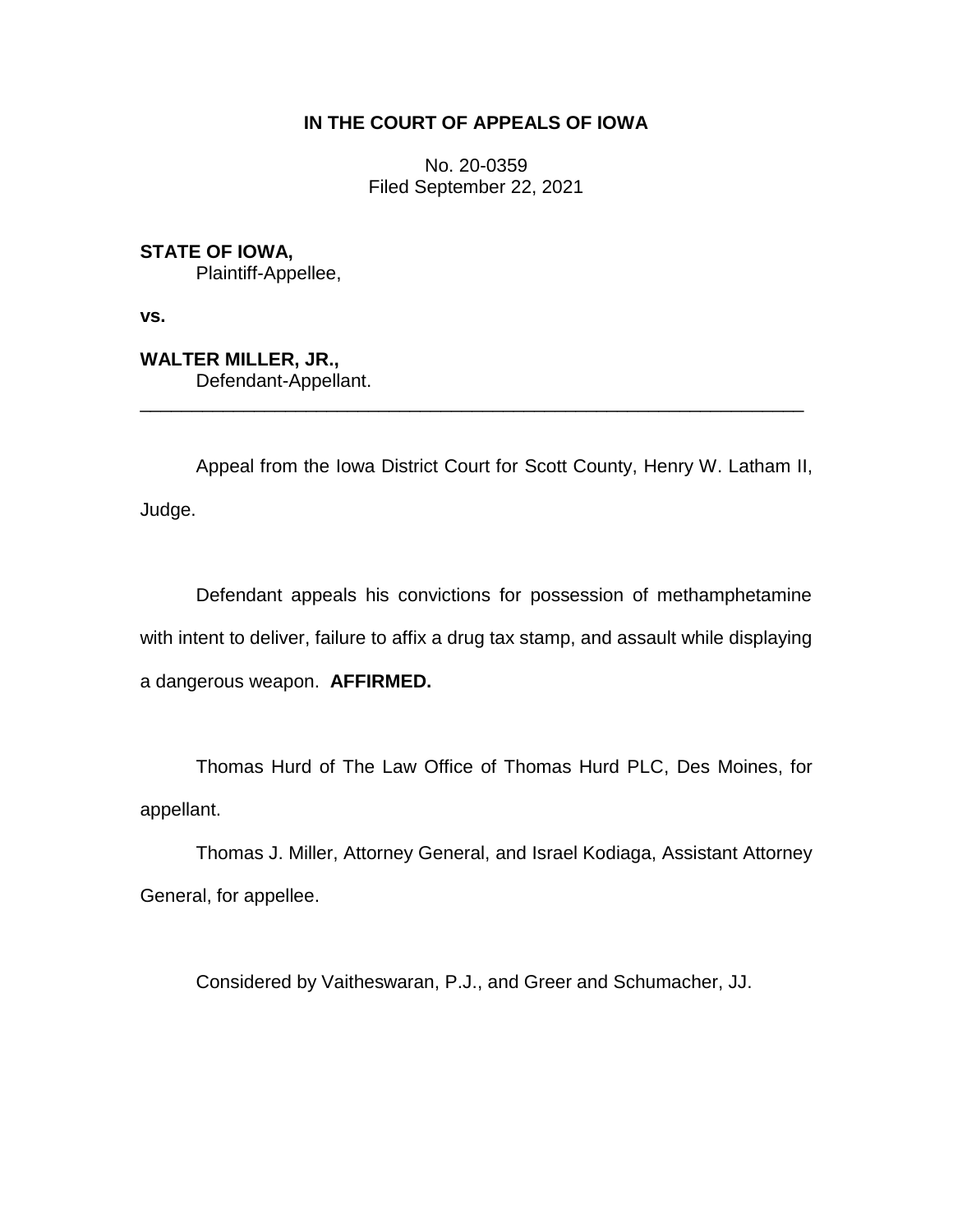## **SCHUMACHER, Judge.**

Walter Miller Jr. appeals his convictions for possession of methamphetamine, third or subsequent offense; failure to affix a drug tax stamp; and assault while displaying a dangerous weapon. We find the district court did not abuse its discretion in granting defense counsel's motion to withdraw. Also, the court properly granted Miller's request to waive his right to counsel and represent himself. We affirm Miller's convictions.

## **I. Background Facts & Proceedings**

Miller was charged with possession of methamphetamine with intent to deliver, failure to affix a drug tax stamp, assault while displaying a dangerous weapon, and willful injury causing bodily injury. The State alleged Miller was a habitual offender. At Miller's request, the court appointed defense counsel. Miller demanded his right to a speedy trial, which meant the trial needed to be held by December 16, 2019. Jury trial was scheduled for December 2.

On November 19, defense counsel filed a motion to withdraw. The motion stated:

2. Further representation of Defendant would result in me violating the Iowa Rules of Professional Conduct and/or other laws. I cannot be specific without violating attorney-client privilege.

3. I have tried unsuccessfully to resolve the issue.

4. I am therefore required to withdraw from further representation of Defendant pursuant to Iowa Rule of Professional Conduct 32:1.16(a)(1).

A hearing on the motion to withdraw was held on November 26. Miller did not agree with the withdrawal, noting there was not much time before the scheduled trial date. He refused to waive his right to a speedy trial. The court stated, "Well, based on the colloquy that I have had with your attorney, I believe I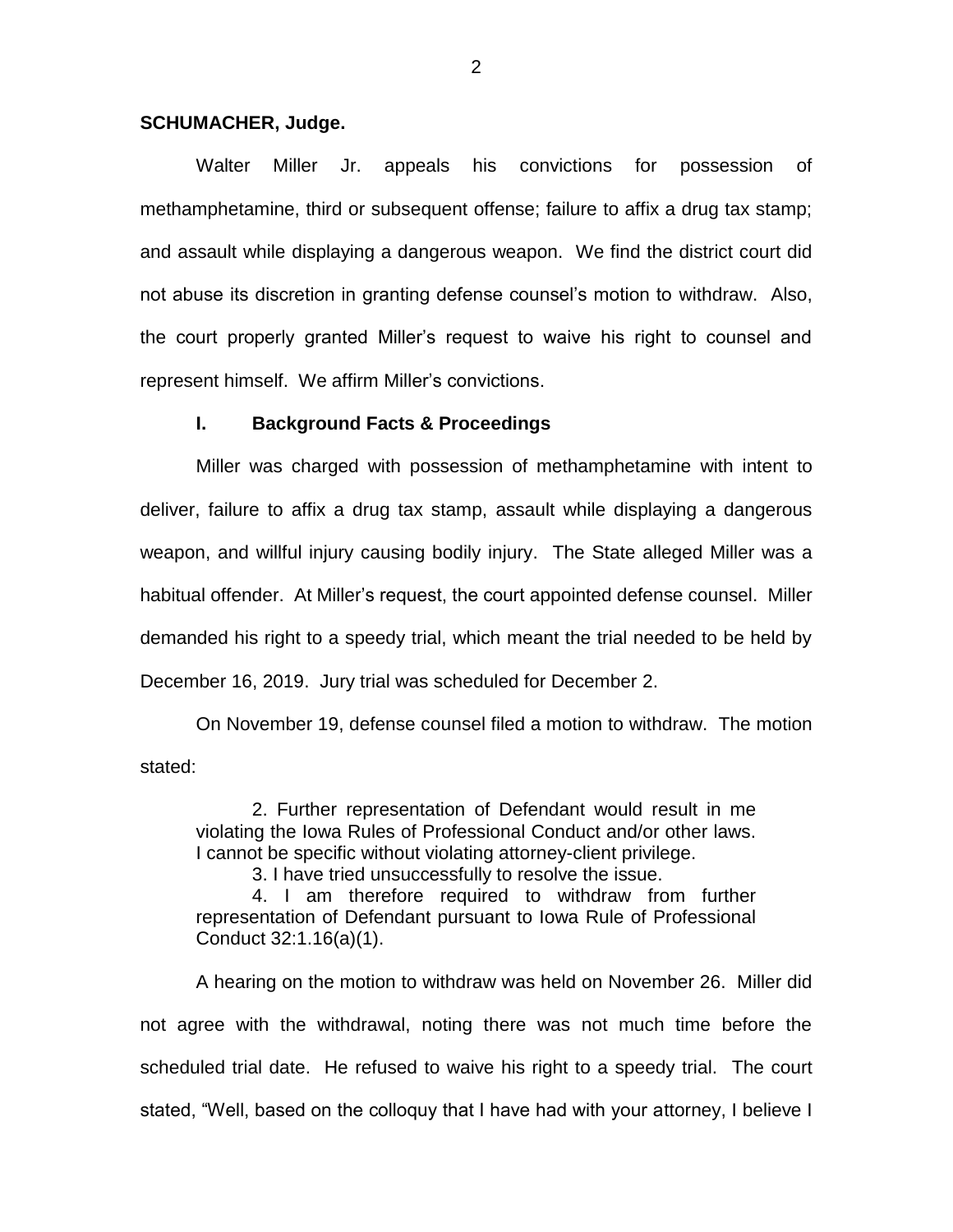have no choice but to grant his application to withdraw." The court subsequently, however, reversed this ruling, stating it would reserve the issue.

The court indicated that it was willing to appoint another attorney to represent Miller. The following exchange occurred:

The Court: Do you request the appointment of counsel? The Defendant: No. The Court: Is it your desire, then, to continue in this matter and represent yourself? The Defendant: Yes.

The court then conducted a colloquy with Miller to determine whether he knowingly, intelligently, and voluntarily waived his right to counsel. During the colloquy, Miller asked for standby counsel. When informed, however, that the trial might be continued to December 9 to permit standby counsel to become familiar with the case, Miller objected and stated he still wanted to go to trial on December 2. During the colloquy, the court repeatedly warned Miller of the perils of acting as his own attorney, including that Miller would be held to the same standard of an attorney with respect to trial procedure, cross examination, voir dire, and the rules of evidence. Miller remained insistent that he wanted to represent himself and was prepared to assume the responsibilities outlined by the court in the colloquy. The court continued the trial until December 9. On November 27, the district court granted defense counsel's motion to withdraw and appointed another attorney as standby counsel. $1$ 

Just prior to the commencement of the jury trial on December 9, the court conducted a second colloquy with Miller to ensure that he was making a knowing,

 $\overline{a}$ 

3

<sup>&</sup>lt;sup>1</sup> During the colloguy, Miller advised the court he had previously represented himself at a jury trial with the assistance of standby counsel.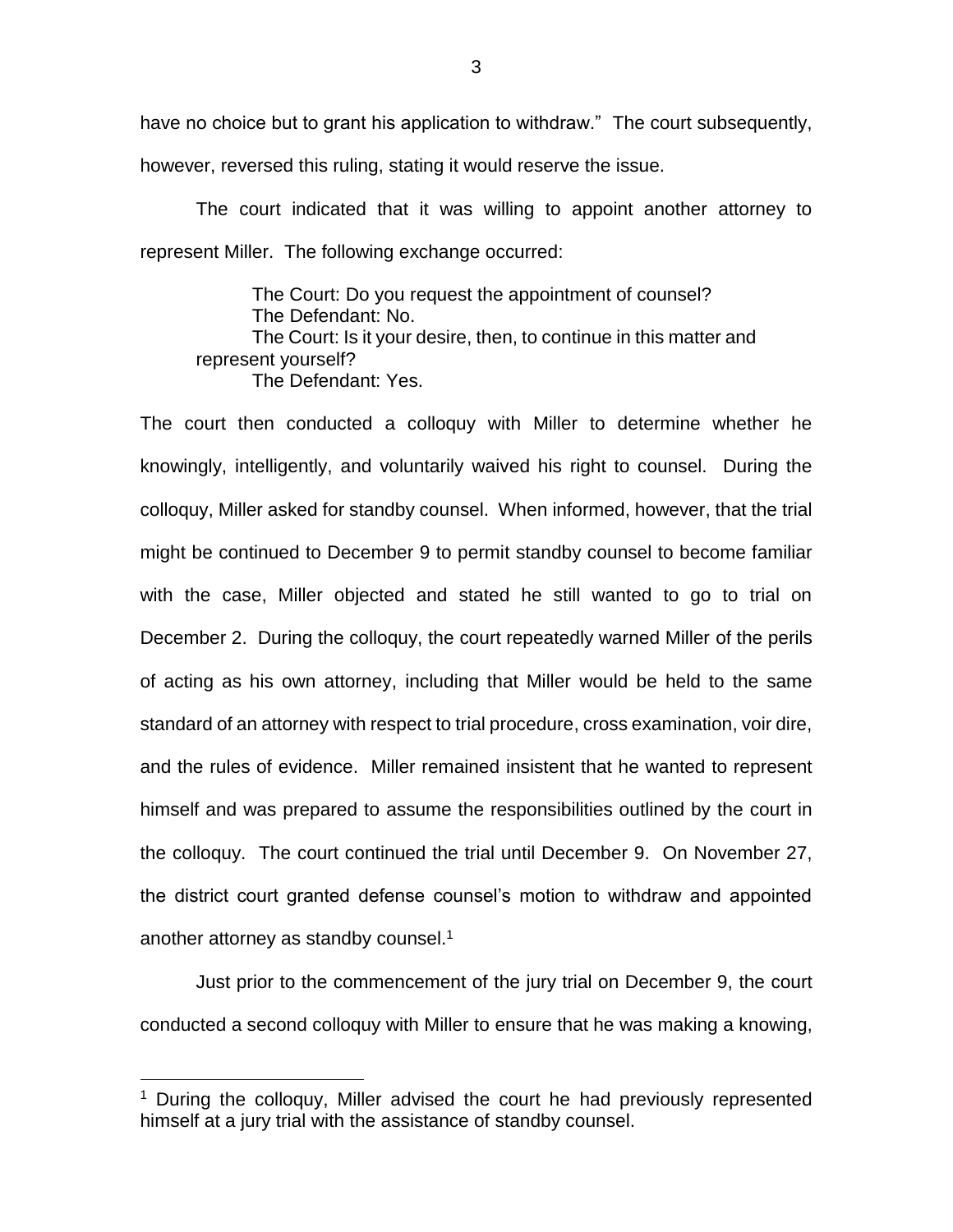intelligent, and voluntary decision to represent himself. During the colloquy, the

court asked Miller:

The Court: And what are your reasons for not wanting a courtappointed attorney, sir?

The Defendant: I did want one.

The Court: What's that?

The Defendant: I did have one. He just decided to get off my case right before trial, and I wasn't about to waive my speedy trial, so I had to take it on myself. In so many words, I had a lawyer, an appointed attorney all the way up until it was time to go to trial and he withdrew the other day and he wanted me to waive my 90 days and I decided not to and that's why I'm representing myself.

The Court: And you're making that decision to represent yourself—

The Defendant: Yes, sir.

The Court: —to avoid a delay in your trial; is that correct? The Defendant: Yes.

At the end of the colloquy, the court found Miller "still [made] a knowing,

voluntary, and intelligent decision to represent [himself] in this matter."

The jury found Miller guilty of possession of methamphetamine, third or subsequent offense, in violation of Iowa Code section 124.401(5) (2019); failure to affix a drug tax stamp, in violation of section 453B.12(2); and assault while displaying a dangerous weapon, in violation of section 708.2(3). Miller stipulated that he was a habitual offender. He was sentenced to a term of imprisonment not to exceed fifteen years on the possession charge, a term not to exceed fifteen years on the drug tax stamp charge, and a term not to exceed two years on the assault charge. The court ordered the two fifteen-year sentences would run concurrently, while the two-year sentence would run consecutively to the other sentences. Miller appeals his convictions.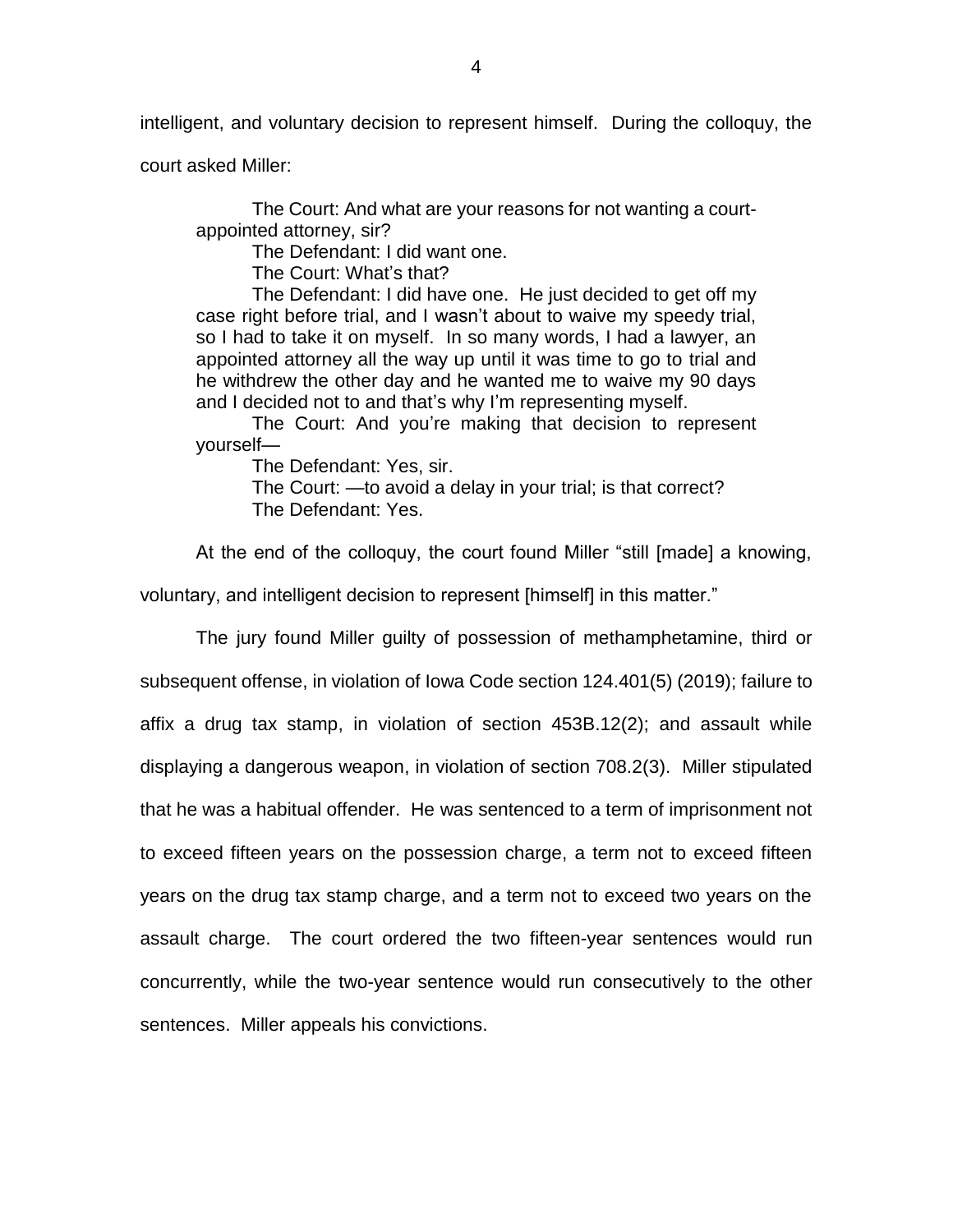# **II. Withdrawal of Counsel**

Miller contends the district court abused its discretion by allowing defense counsel to withdraw so close to the trial date. The court granted the motion on November 27, 2019, and the trial was scheduled for December 2. Miller claims the court should have done more to determine whether he could continue to be represented by defense counsel. He also claims the court abused its discretion by stating it "had no choice but to grant his application to withdraw."

We review a district court's ruling on defense counsel's motion to withdraw for an abuse of discretion. *State v. Christianson*, No. 98-1499, 1999 WL 1136640, at \*1 (Iowa Ct. App. Dec. 13, 1999). "We find an abuse of discretion only when the party claiming such shows that the discretion was exercised on grounds or for reasons clearly untenable or to an extent clearly unreasonable." *State v. Vanover*, 559 N.W.2d 618, 627 (Iowa 1997).

We first note that during the hearing on November 26, 2019, the district court stated, "I believe I have no choice but to grant his application to withdraw." Later in the same hearing, the court stated it "reverse[d] the granting of the motion to withdraw and reserve[d] that issue." At the end of the hearing, defense counsel asked if the motion to withdraw had been granted. The court stated, "I'm going to grant it just as soon as we have standby counsel." The motion was granted the next day, on November 27, in a written ruling. We, therefore, reject Miller's assertion that the court abused its discretion by stating it had no choice but to grant defense counsel's motion to withdraw. That statement was not the ultimate ruling of the court. The court explicitly reversed its ruling stating that it had no choice and reserved the issue for further consideration.

5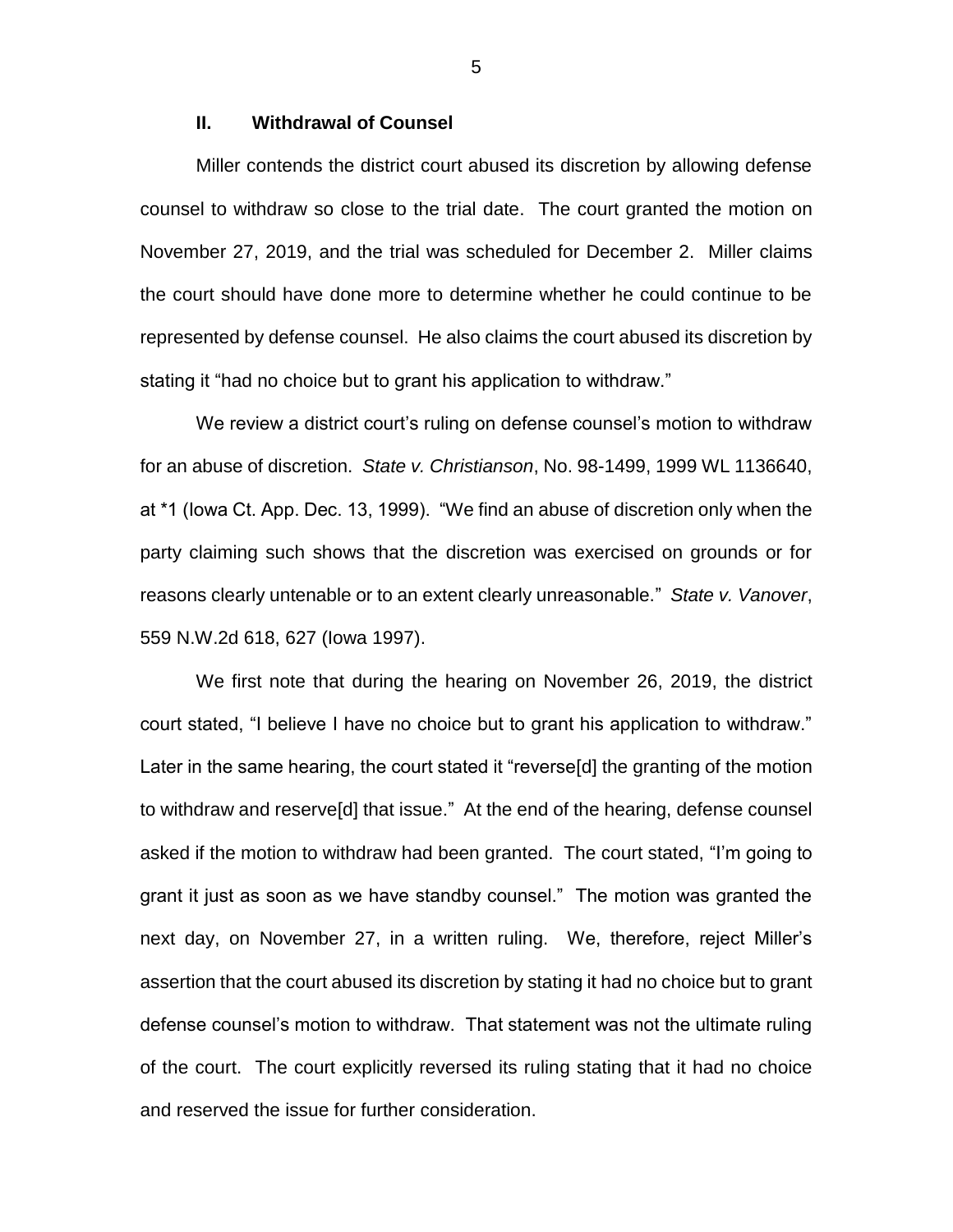In the motion to withdraw, defense counsel cited Iowa Rule of Professional Conduct 32:1.16(a)(1), which provides that "a lawyer shall not represent a client . . . if . . . the representation will result in violation of the Iowa Rules of Professional Conduct or other law." *See Iowa Sup. Ct. Att'y Disciplinary Bd. v. Springer*, 904 N.W.2d 589, 593 (Iowa 2017); *Iowa Sup. Ct. Att'y Disciplinary Bd. v. Barnhill*, 847 N.W.2d 466, 485 (Iowa 2014).

At the hearing, defense counsel stated:

I filed a motion to withdraw under the rules of professional conduct. I'm in a situation for professional considerations where withdrawal is mandatory.

I cannot be more specific without violating privilege, but I believe that continued representation of Mr. Miller through trial would result in my either violating a rule of professional conduct or another law. And I've attempted to resolve the situation unsuccessfully, and under the rules, like I said, I'm required to withdraw at this point.

Miller stated that he understood defense counsel's statement. When asked

if he objected, Miller asked, "By being so close to trial, what am I supposed to do?" Miller did not ask for further clarification of defense counsel's reasons for the motion to withdraw. We question whether Miller has preserved error on his assertion that the court should have done more to determine whether he could continue to be represented by defense counsel. *See Meier v. Senecaut*, 641 N.W.2d 532, 537 (Iowa 2002) ("[I]ssues must ordinarily be both raised and decided by the district court before we will decide them on appeal.").

Even if the issue was preserved, however, we find the court did not abuse its discretion by granting defense counsel's motion to withdraw. Defense counsel stated that continued representation of Miller would result in a violation of the Iowa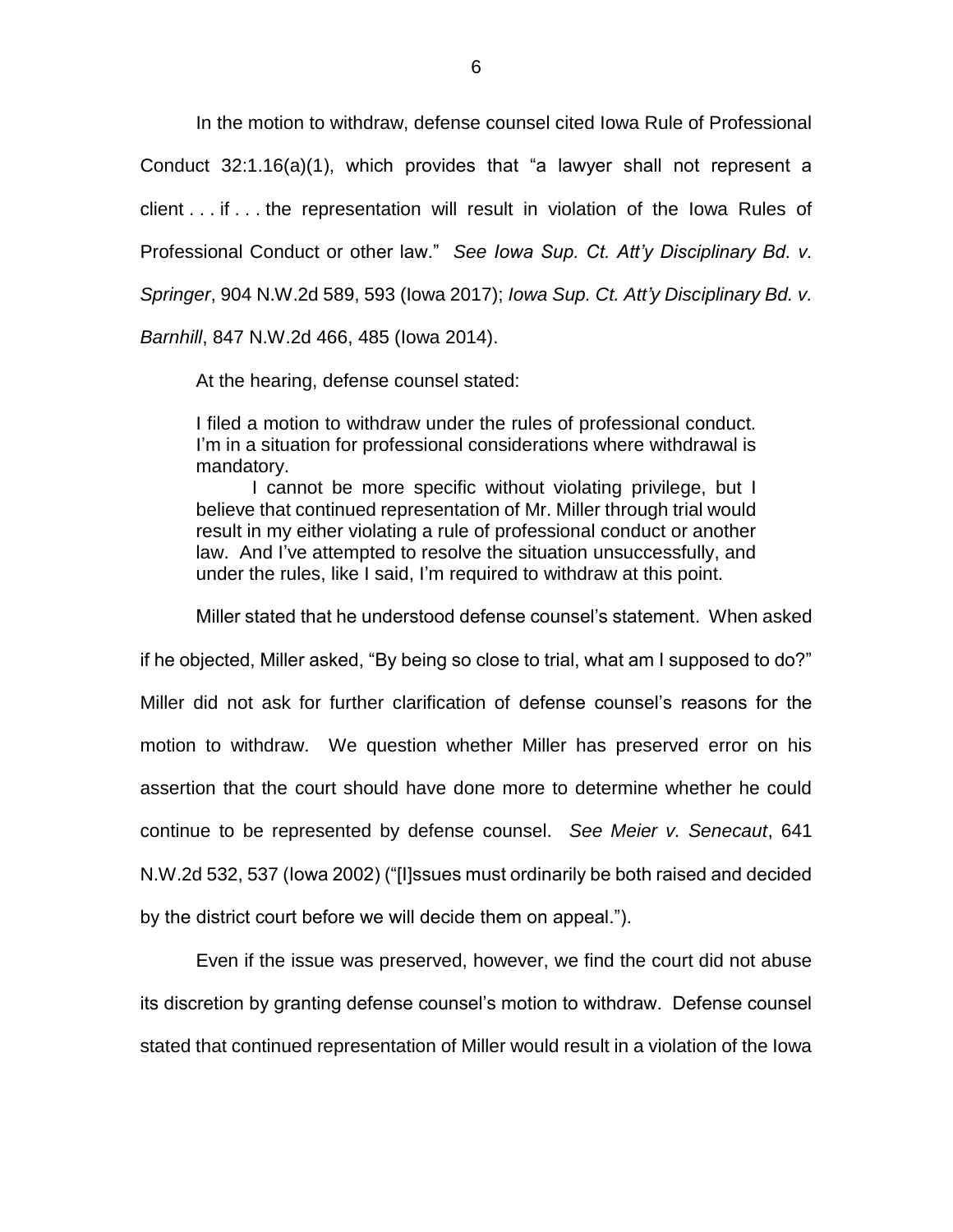Rules of Professional Conduct. Under rule 32:1.16(1)(a) and the record before us, defense counsel could not continue to represent Miller.

# **III. Waiver of the Right to Counsel**

Miller contends the district court erred by finding Miller knowingly, intelligently, and voluntarily waived his right to counsel. He states that due to the short timeline between defense counsel's motion to withdraw and the scheduled trial date, he was forced to choose between waiving his right to a speedy trial or representing himself. In essence, he asserts that his decision to represent himself was not voluntary because the alternative would entail a delay in the trial.

Miller also points out two exchanges during the hearing on the motion to withdraw:

The Court: Have you had adequate time to discuss with your attorney whether or not you will waive your right to be represented by an attorney?

The Defendant: No, sir.

. . . . The Court: Have you discussed the trial strategy in this case with your attorney? The Defendant: No, sir.

Miller claims these statements show that he did not have enough information about the case to make a knowing, intelligent, and voluntary decision about waiving his right to counsel.

We review de novo the constitutional issues raised here regarding the waiver of the right to counsel. *See State v. Cooley*, 608 N.W.2d 9, 13 (Iowa 2000) (stating constitutional issues are reviewed de novo). There is a right to counsel under the Sixth and Fourteenth Amendments to the United States Constitution. *State v. Rater*, 568 N.W.2d 655, 658 (Iowa 1997).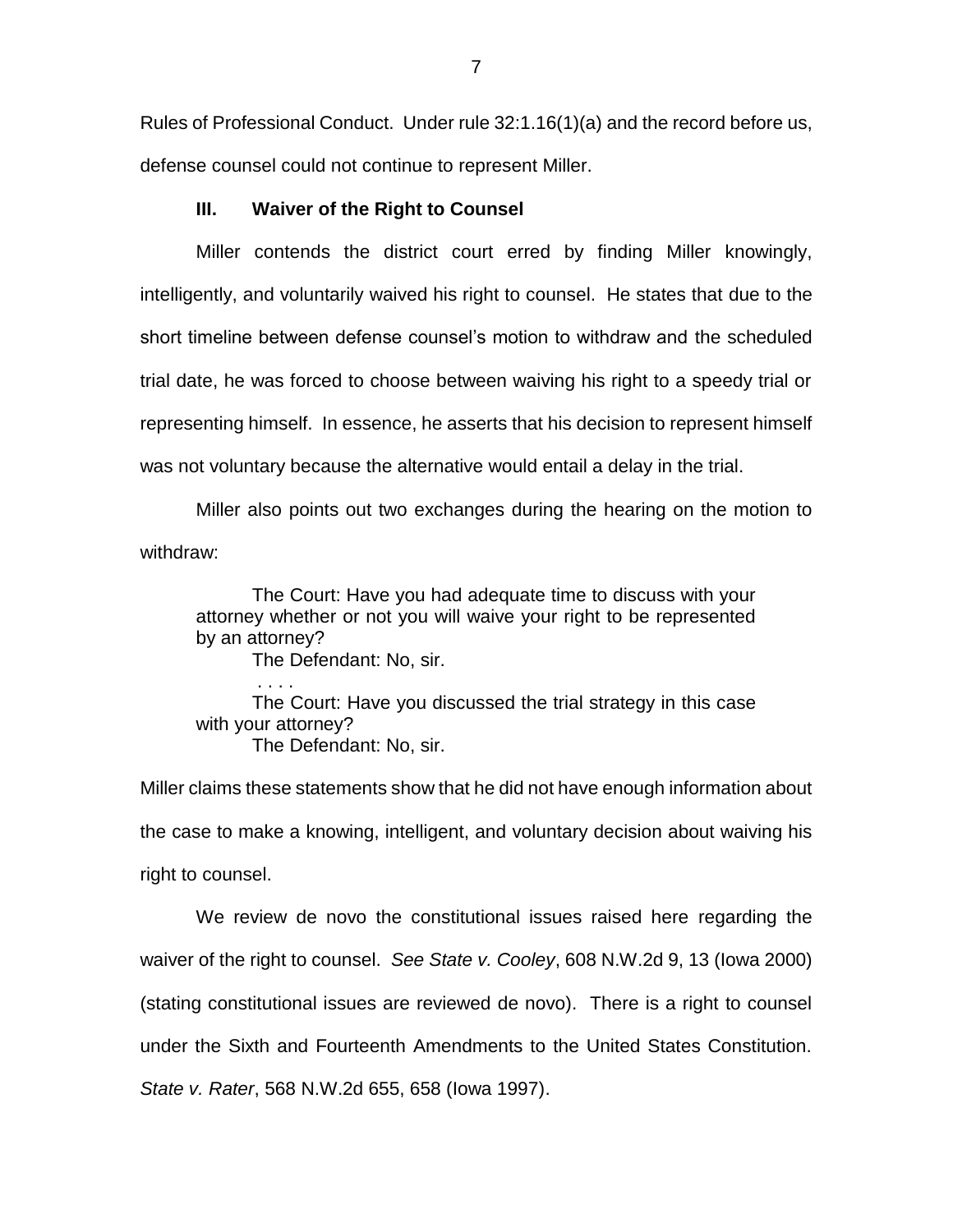The right to counsel may be waived if a defendant "knowingly, intelligently, voluntarily, and unequivocally waive[s] his right to counsel and state[s] his intentions to represent himself." *Id.*

To be valid such waiver must be made with an apprehension of the nature of the charges, the statutory offenses included within them, the range of allowable punishments thereunder, possible defenses to the charges and circumstances in mitigation thereof, and all other facts essential to a broad understanding of the whole matter.

*Cooley*, 608 N.W.2d at 15 (quoting *Von Moltke v. Gillies*, 332 U.S. 708, 724 (1948)).

At the hearing on November 26, the court offered to appoint new counsel

for Miller and he refused. While Miller focuses on the fact that trial was scheduled

for December 2, six days after the hearing, the speedy trial deadline was on

December 16, almost three weeks later. Also, the trial was continued to

December 9, thirteen days after the hearing.

In discussing the appointment of standby counsel, the court asked the

prosecutor:

The Court: Very well. Do you believe that the matter could be continued to a time within [Miller's] 90-day speedy trial demand and still allow standby counsel to be brought up to speed in this matter, in your opinion?

Prosecutor: I could do it if I was still on the defense bar, when I was so many years ago. Yeah, I could walk into this case and be standby counsel. It'd just be an issue as to whether standby counsel was appointed to someone else that has a speedy trial demand on whatever date we're dealing with.

"The purpose of standby counsel is to aid the defendant if and when he requests help, and to be available to represent the defendant should he desire to terminate his self-representation." *State v. Johnson*, No. 06-1472, 2007 WL 4322062, at \*4 (Iowa Ct. App. Dec. 12, 2007). Miller received the assistance of